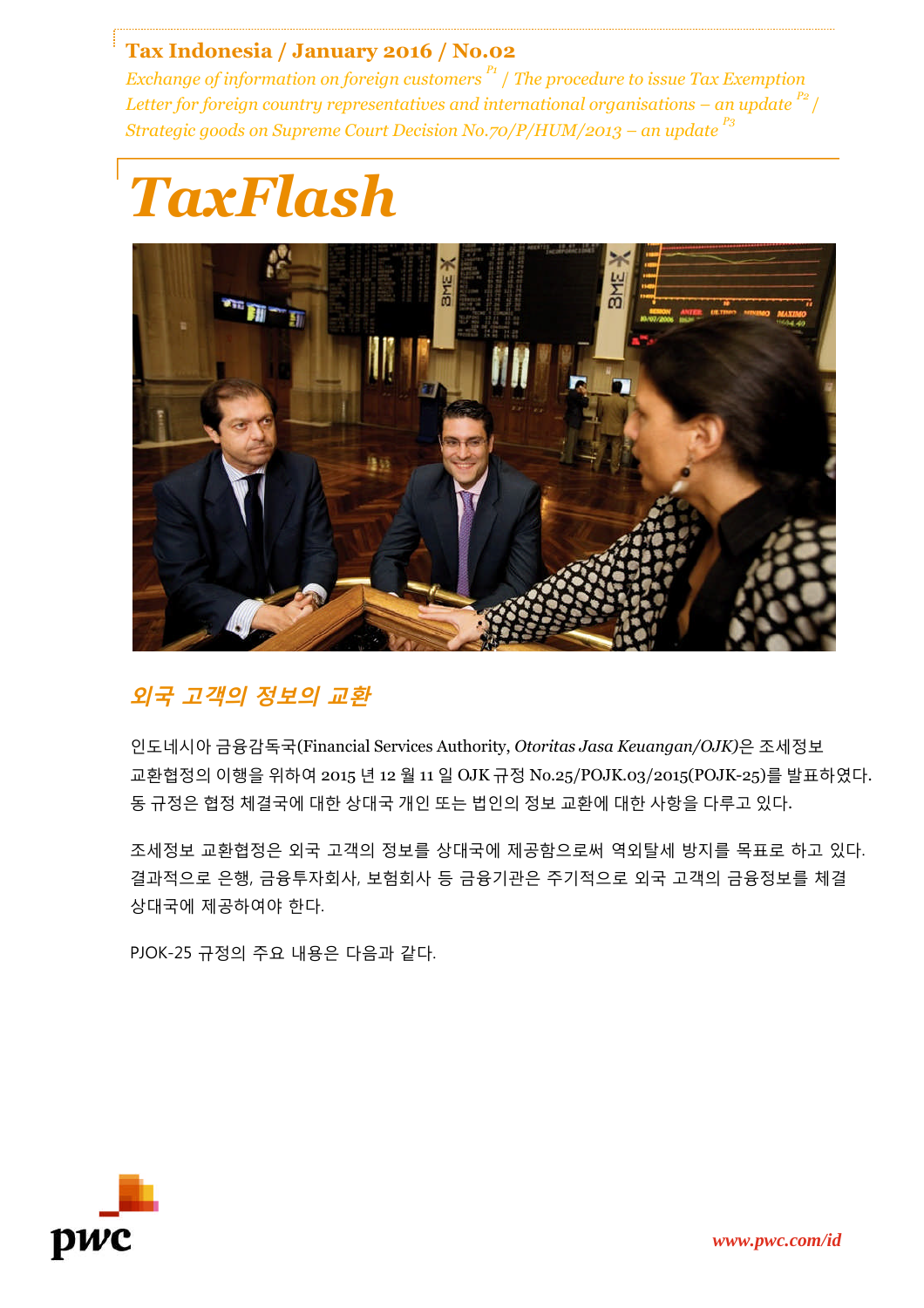### *Scope of foreign* 외국 고객의 범위

외국 고객은 조세정보 교환협정에 명시된 기준을 충족하는 외국인 개인 및 법인으로서 하기 사항에 해당하는 경우를 말한다.

- 은행계좌를 보유하거나 은행서비스를 이용하는 경우
- 증권계좌를 보유 또는 직접 증권회사를 이용하거나 위탁 뱅킹서비스를 사용하는 경우
- 생명보험 회사의 가입자 또는 보험계약자인 경우
- 상기에 해당하지 않으며 자동조세정보 교환협정에 명시된 기준을 충족하며, OJK 의 circular letter 에서 명시된 개인 또는 법인의 경우

외국기업은 다음의 사항을 포함한다.

- 외국에 설립되거나 주소지를 둔 법인(외국회사)
- 외국회사의 대표사무소 또는 지점
- 인도네시아 내국 또는 국외에 설립되었거나 주소를 두는 회사로서 외국인 개인 또는 법인이 조세정보 교환협정에 따른 일정 규모 이상의 주식을 소유한 회사("외국 자회사")
- 외국 자회사의 대표사무소 또는 지점

#### *Reporting mechanism* 보고체계

체결 상대국에 보고되는 자료는 외국 고객의 정보 및 금융 정보를 반드시 포함하여야 한다.

보고되는 정보는 인도네시아 과세관청 또는 OJK 에 제출될 수 있다.

금융정보는 양국이 체결한 조세정보 교환협정의 정보교환 마감일의 60 일 이전에 보고되어야 한다. 금융기관은 외국 고객의 정보 보고에 책임 권한을 가진 담당자의 이름을 같이 제출하여야 한다.

*Due diligence process to be carried out by FIs* 금융기관이 수행하여햐 하는 실사 절차

외국 고객의 정보의 제출과 관련하여 금융기관은 하기사항을 반드시 수행하여야 한다.

- 금융기관의 고객 또는 잠재 고객이 외국 고객의 기준에 만족하는지 여부 조사
- \_ 외국 고객의 기준에 충족하는지 여부를 확인하기 위하여 필요한 정보 및 서류의 요청
- 인도네시아 과세당국 또는 체결상대국에 외국 고객의 정보를 제공하기 위하여 외국 고객 또는 잠재 고객에게 자발적인 동의서 제출 요청
- 조세정보 교환협정의 기준 금액을 초과하는 계좌잔고를 보유한 외국고객의 선별

POJK-25 의 구체적인 조항은 OJK Circular Letter 에서 규정할 예정이다.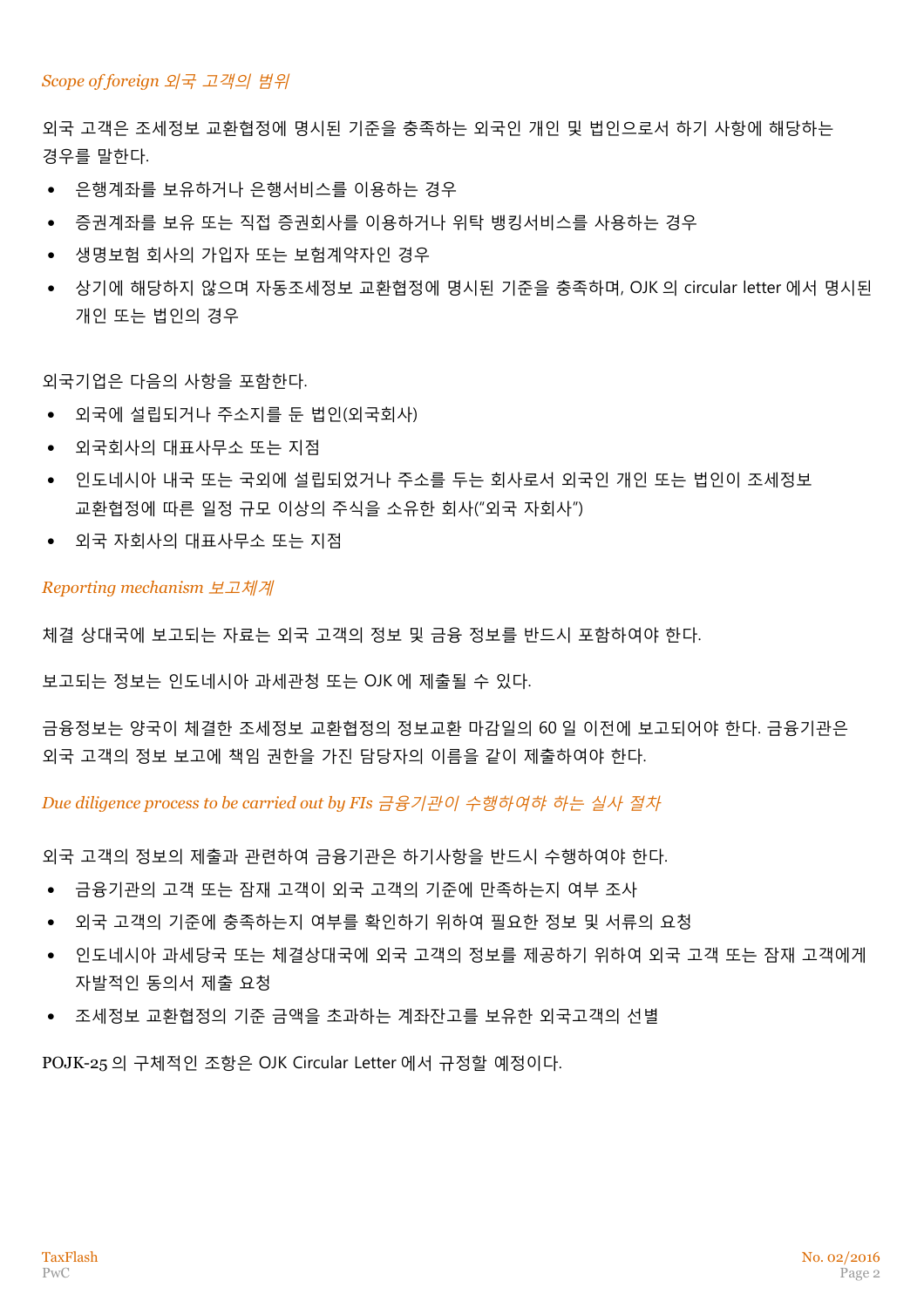# **외국 정부 대표부 및 국제기구를 위한 조세면제 확인서 발행과 관련한 절차** *–* **업데이트**

재무부(MoF)는 외국 정부 대표부 및 국제기구에 대한 부가세 및 사치세 면제 확인서 발행과 관련한 절차에 대하여 새로운 규정인 No.248/PMK.010/2015(PMK-248)을 발표하여 기존 규정 No.162/PMK.03/2014(PMK-2014)을 개정하였다. PMK-248 은 2015 년 12 월 29 일부로 효력이 있다.

PMK-248 은 PMK-162 의 개정사항으로 하기와 같이 일부 조항을 추가하였다.

- 부가세 및 사치세의 면제 혜택은 국제협정을 통하여 협의가 되는 경우에 과세대상 재화 및 서비스의 이동 및 수입에 대하여 적용된다.
- 외국 정부 대표부 또는 국제기구가 납부한 부가세 및 사치세는 환급이 가능하다.
- 부가세 및 사치세를 면제받은 과세대상 재화를 4 년 이내에 매각하는 경우 해당 세금은 재납부 되어야 한다. 다만, 외국 정부 대표부 및 국제기구와 재무부로부터 특별허가를 취득한 자와의 거래는 예외에 해당한다.

## **전략적 재화와 관련한 대법원 판결(No.70/P/HUM/2013) – 업데이트**

이전에 발표한 바와 같이, 대법원은 전략적 재화(strategic goods)로서 농산물(플랜테이션 및 조림관련 물품 포함)을 위한 부가세 면제와 관련한 정부령 No.31 Year 2007(GR-31)의 일부 조항을 폐지하기 위하여 위헌법률 심리를 진행하였으며, 결과적으로 GR-31 이 폐지되었으며 2015 년 11 월 9 일에 신규 정부령 No.81 Year 2015(GR-81)을 발표하였다. GR-81 은 규정 발표 60 일 이후부터 효력이 발생하므로 2016 년 1 월 9 일부터 유효하다.

GR-81 의 주요사항은 다음과 같다.

- 전략적 재화로서 농산물이 제외됨. 이는 GR-31 의 일부 조항을 폐지한 대법원 판결 No.70/P/HUM2013(PUT-70)에 따른다.
- 전략적 재화로서 일부 재화 추가 무두질 하지 않은 원피와 과립 또는 바 형태로서 은 공예품의 원재료
- 전략적 재화는 반드시 기존 목적에 따라 사용이 되어야 하며 특정 제한 기가내에서는 타인에게 부분 또는 전체의 양도가 불가능하다(양도시 면제된 부가세 재부과). GR-81 은 특정 제한 기간을 수입일 또는 취득일로부터 4 년으로 변경하였다(기존 5 년).

GR-81 의 일부 조항은 하기의 재무부 규정을 따른다.

- 1. 규정 No.267/PMK.010/2015 : 가축 및 동물성 사료와 양어사료의 생산에 사용되는 재료
- 2. 규정 No.268/PMK.03/2015 : 전략적 재화의 수입 및 공급과 관련한 부가세 면제 적용 절차와 과거에 부가세 면제된 거래에 대한 부가세 납부 및 관련 패널티 규정
- 3. 규정 No.269/PMK.010/2015 : 서민 아파트(Rumah Susun Sederhana Milik/RUSUNAMI)의 양도 가격의 기준과 매수자의 소득에 대한 기준

재무부 규정의 구제적인 사항은 PwC Indonesia 의 아래 연락처를 통하여 문의 바랍니다.